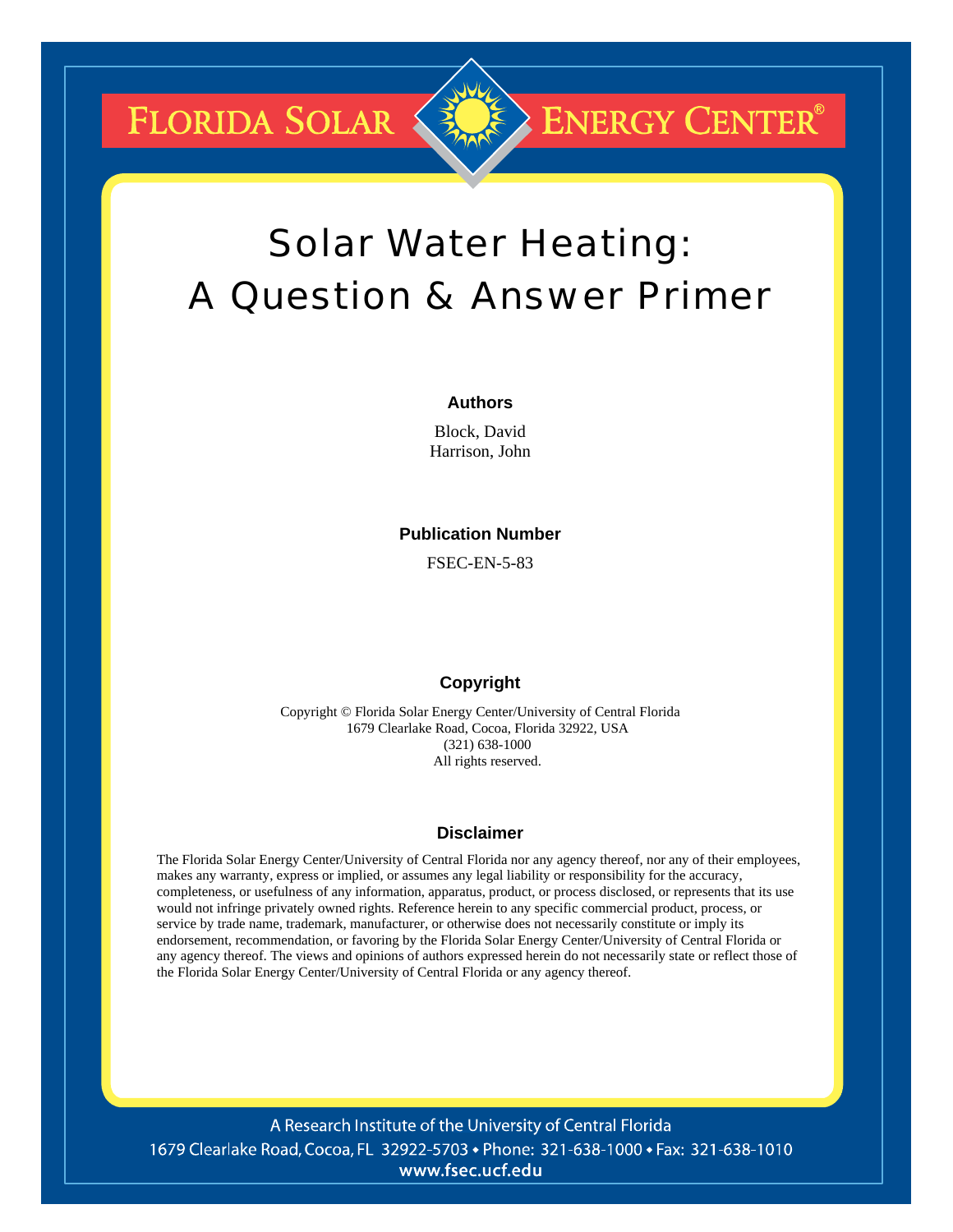

David Block John Harrison

Solar water heating is a technology that every homeowner can use to save dollars on utility bills. Questions most frequently addressed to the Florida Solar Energy Center (FSEC) about solar water heating are answered below. Please note that many replies are general and more explanation may be required for those with individual questions. For additional information, contact the FSEC Public Information Office, call a solar dealer, or consult the references listed on page 6.

#### Q: What is a solar water heater?

A solar water heater uses the sun's energy rather than electricity or gas to heat water, thus reducing your monthly utility bill. When installed properly, solar water heaters are more economical over the life of the system than heating water with electricity, dedicated heat pumps, heat recovery units or propane.

In Florida, three types of solar systems are used: pumped, integral collector storage (ICS), and thermosiphon. The direct circulation system *(see Figure 1, page 2)* circulates potable water from the water storage tank through one or more collectors and back into the tank. The solar collector is the main component of the solar system. It is usually a metal box with insulation and a black absorber plate that collects solar radiation and heats the water. The circulating pump is regulated by either an electronic controller, a common appliance timer, or a photovoltaic (PV) panel.

In integral collector storage systems, the solar water storage system is built into the collector. The potable water in the collector unit is heated by the sun and delivered by city or well water pressure to an auxiliary tank (which contains non-solar back-up heating) or directly to the point of use.

A thermosiphon solar water heating system has a tank mounted above the collector (normally on the roof) to provide a natural gravity flow of water. Hot water rises through piping in the collector, which is mounted below the tank; heavier cold water sinks to the lowest point in the system (the collector), displacing the lighter hot water which rises to the tank.



Revised May 1997

The ICS and thermosiphon systems are simple since they use no pumps or controllers and water always flows through the collector.

#### Q: How does a direct circulation solar system work?

As sunshine strikes the collector, the water inside it is heated. If the circulating pump is regulated by a **PV** panel, the pump starts turning as the **PV** panel is activated by the same sunshine. This direct current PC) motor pump moves water from the tank through the collector and back to the tank. As the sun's intensity changes throughout the day, the circulating pump also changes its speed accordingly. By the end of the day, the water in the tank has been circulated many times through the collector and has been heated to usable hot water temperatures.

If the circulating pump is regulated by an electronic differential controller, a sensor at the outlet of the collector and a sensor at the bottom of the tank *(Figure 1)* activate the circulating pump when the water in the collector is about **15-20°** F warmer than the water at the bottom of the tank. The pump then circulates water from the collector and the tank. This process continues as long as the water temperature at the collector outlet is about 5<sup>°</sup>F higher than that in the bottom of the tank. If the temperature difference decreases further, the controller automatically shuts off the pump.

Common appliance timers also may control system operation. The timer is set to operate during a period of the day when solar radiation is available to heat the potable water. It is important that the timers used in these systems incorporate battery back-up in the event of power failures. In order to avoid loss of energy from the tank during overcast days, the collector feed and return lines are both connected at the bottom of the storage tank. During normal operation, natural stratification allows the warmer water to rise to the top part of the tank.

During periods of insufficient sunshine or high hot water demand, a backup electrical element in the storage tank heats the water. The check valve prevents heat loss when the circulating pump is off. The

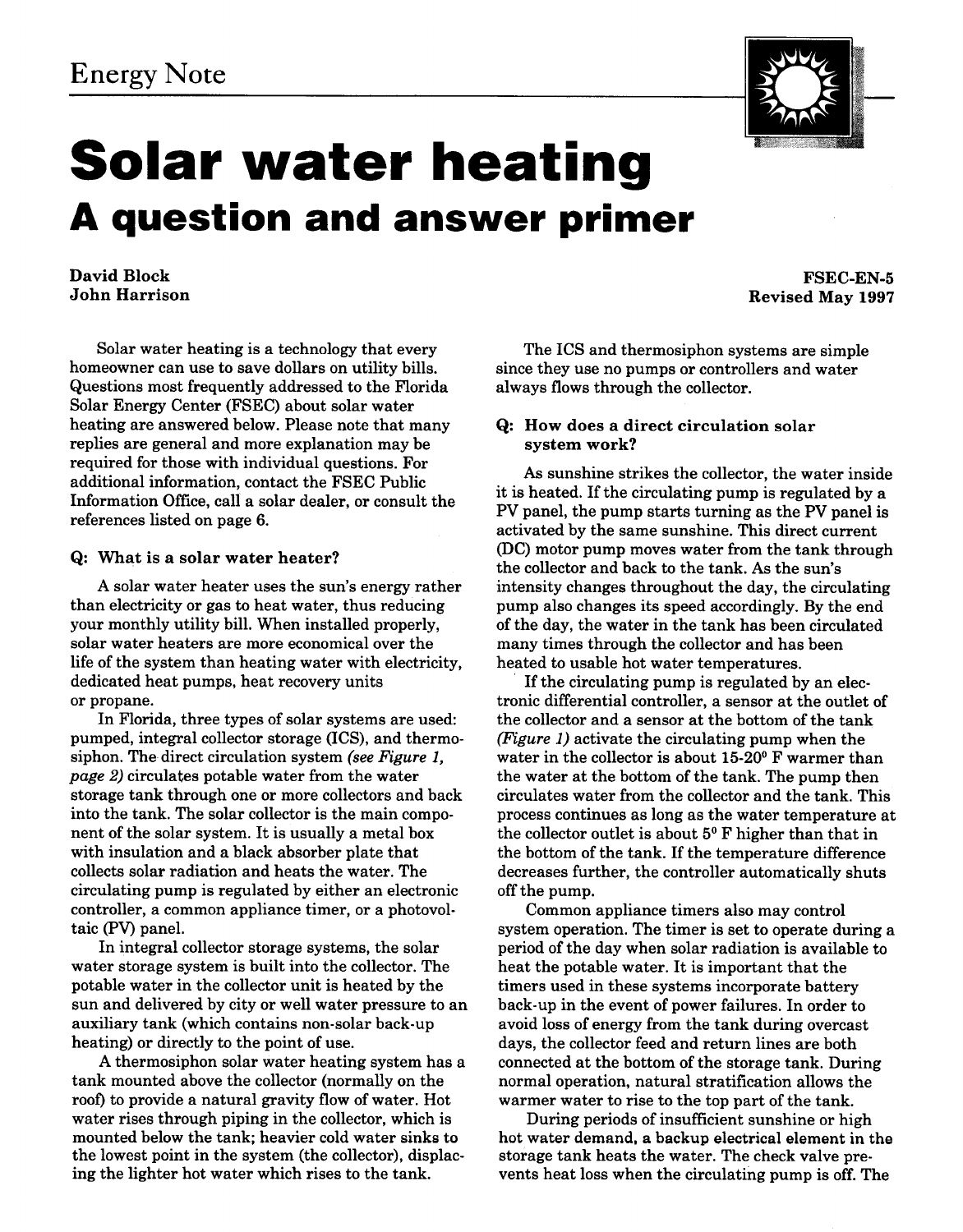circulating pump consumes only a small amount of eirculating pump consumes only a small amount of<br>electricity — around \$5 to \$10 worth per year, or in electricity — around \$5 to \$10 worth per year, or in<br>the case of  $PV$  — none.



#### **Q:** What size solar system do I need?

For Florida residences with a dishwasher and an automatic clothes washer, a rough rule of thumb is 10-square-feet of collector area, per person, and 20 gallons of water storage, per person. Thus, for a family of four, 40-square-feet of collector and a total tank storage of 80 gallons are typical. It must be noted that ICS and thermosiphon systems will include two tanks, the solar system tank as well as the auxiliary tank.

Families can also purchase a solar-assisted system that uses a 20-to 26-square-foot collector that is retrofitted to their existing 40-or 52-gallon water heater. Due to the reduced storage tank capacity and smaller collector size, these systems will only provide 50-60% of the hot water used. The installed price will of course be lower since the existing tank and smaller collector are used.

#### **Q:** How much do I save?

Your monthly savings will depend on the amount of hot water you use, storage tank size and type and price of fuel used for backup water heating. For a family of four, the typical hot water usage is 70 gallons per day, thus using 3990-kilowatt-hours per year to heat the water electrically, or \$399 per year worth of electricity at  $10¢$  per kilowatt hour.

A solar water heater should save between 50% and 85% of the hot water portion of the monthly utility bill, or \$200 to \$300 per year for a family of four, if the backup element is kept at  $122^{\circ}$  F.

A solar water heater can save even more if you turn off the backup and rely solely on the sun for your hot water. During summer months, when hot water demands are lower and the sun shines longer, most solar owners turn off the backup element circuit breaker, or switch. As electricity and other fuel prices go up, solar savings will increase accordingly.

An FSEC fact sheet, Solar Hot Water Energy and Cost Savings for Typical Florida Residential Installation, provides an overview of the potential savings from various solar systems available in Florida.

#### **Q:** Do **I** have to change my habits to use a solar water heater?

No. Solar water heaters are always installed with a backup heating system in the storage tank to ensure that hot water is available at all times. However, to maximize solar utilization and your savings, you should attempt to use the most hot water in the late morning and early afternoon when the solar system is operating at its peak due to the available sunshine. Also, your solar system will be more effective if your use of hot water is spread more evenly over the week. For example, if you use hot water for laundry, instead of washing seven loads of clothes in a single day, wash one load each day. This will reduce the amount of backup energy required for your solar system.

#### **Q:** How much does a solar water heater cost?

In Florida, an installed solar water heating system can cost anywhere from \$1,500 to \$3,500. Why the large range? System cost depends upon certain variables, such as the following:

- Size of family to be served
- Size and type of solar system
- Type of financing available
- Type of roof on which the collector is to be installed
- Amount of possible utility rebate incentive
- Building code requirements
- Professional versus do-it-yourself installation.

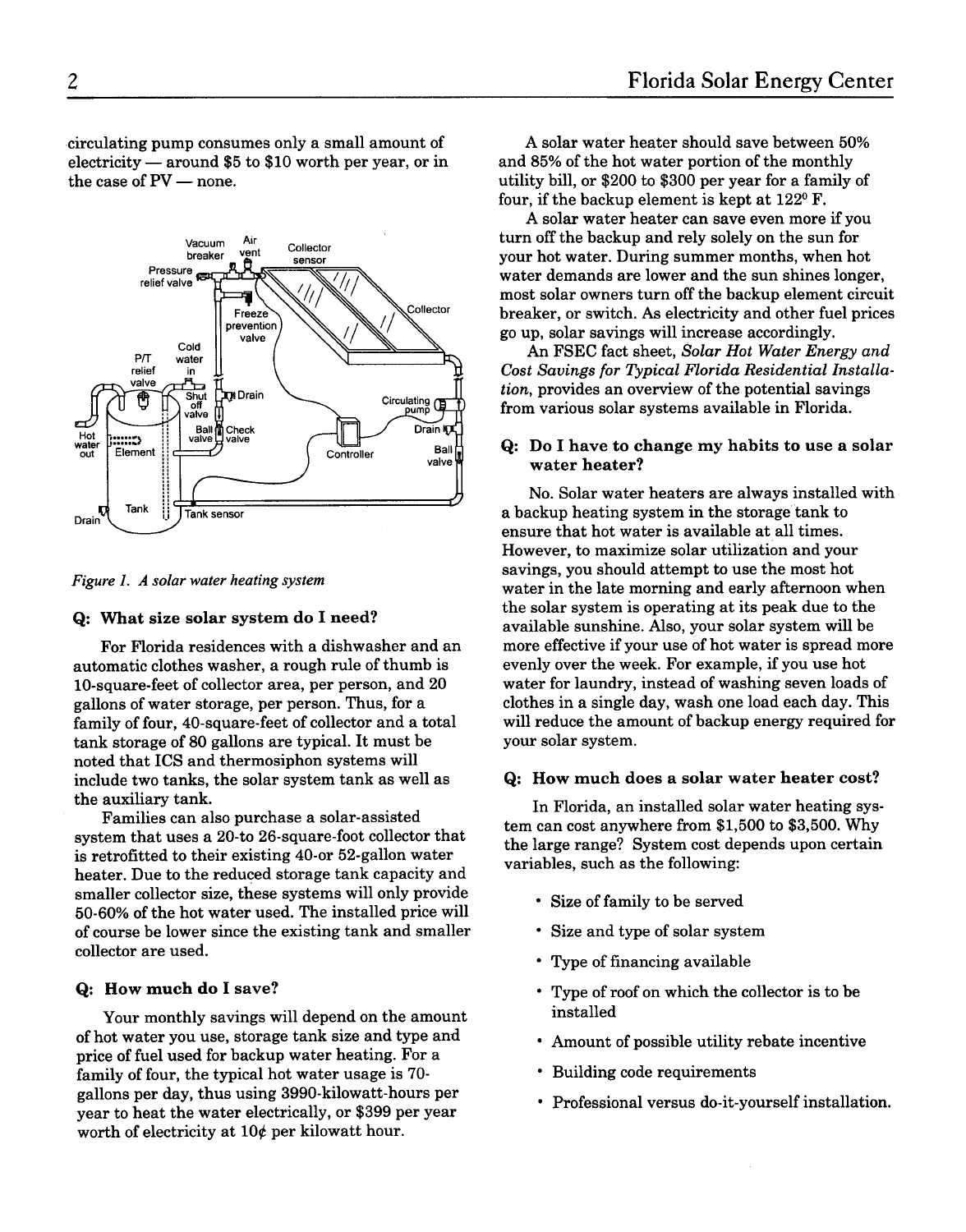Solar water heating is economically competitive with electrical and propane heating. It is also competitive with dedicated heat pumps and heat recovery units, depending upon the individual situation.

#### **Q:** Does government offer any financial incentives?

There are currently no federal tax credits available. In 1996, the Florida Legislature passed a state sales tax exemption for solar systems. Individuals should call their local utility company (electric or gas) about utility company rebates or incentives for solar water heating.

#### **Q:** How do **I** finance a solar water heating system?

The best way to finance a solar energy system is to include it as part of your home mortgage. In longterm loans of 20 years or more, the monthly solar savings will normally be greater than the monthly mortgage payments for the solar system.

If you are buying an existing home with a new mortgage, you may be able to include a new solar water heater in the mortgage. Check with your local lending office. Also, many Florida lending institutions offer short-term loans for solar systems, based upon the applicant's personal credit rating. Some solar companies also offer system financing.

#### **Q:** What kind of a solar collector should I buy?

There are basically two types of solar collectors available for solar water heating, The first is referred to as a flat-plate glazed solar collector. The second is the integral collector storage (ICS) collector (Figure 2). Both collectors are mounted in a fixed position throughout the year and do not track the sun as do some collectors that are used primarily for hightemperature applications.

A basic flat-plate collector consists of a metal enclosure, an absorber plate and flow tubes, insulation, and a glass covering. Flat-plate collectors can be 2 to 4 feet wide, 5 to 12 feet long, and 4 inches thick. The absorber takes in the sun's energy, which is then transferred to the water flowing through the tubes attached to the absorber.

An ICS collector consists of large tubes, often 4 inches in diameter, in which potable water is both heated and stored in a combined heat storage and collection unit. As with the flat-plate collector, the ICS unit also consists of a metal enclosure, insulation, and a glass covering. ICS units are available in

sizes ranging from 30 to 50 gallons, and can range from 4 feet in width to 8 feet in length to 10 inches in depth.



#### Figwe 2. ICS collector

To reduce heat losses, all flat-plate and ICS collectors generally have insulation behind the absorber plate and a glass cover on the front, facing the sun. The best cover material is tempered glass of low iron content. Some edge insulation inside the enclosure box is also necessary.

The absorber plate is made of copper and is coated with a black chrome or nickel material called a selective surface. This surface greatly enhances the collector's ability to capture and retain solar energy. Some manufacturers also use black paint as an absorber coating.

The Florida Solar Energy Center conducts a state-mandated program of collector testing and certification. All collectors now sold in Florida should bear the Center's certification label.

A document entitled Thermal Performance Ratings, available from the FSEC Public Information office, contains the performance rating for each solar collector certified by the Center. The document also provides an approximate efficiency-per-dollar comparison method you can use as a guide for rejecting inefficient or overly expensive collectors.

#### **Q:** Since there are several different types of solar water heating systems, how can I compare their performance?

FSEC conducts a state-mandated standards program for solar domestic hot water and solar swimming pool heating systems. The same solar collector can perform differently when installed in different system types. In addition, the other components (tank, pump, controller, etc.) selected for a particular system can have a large effect on the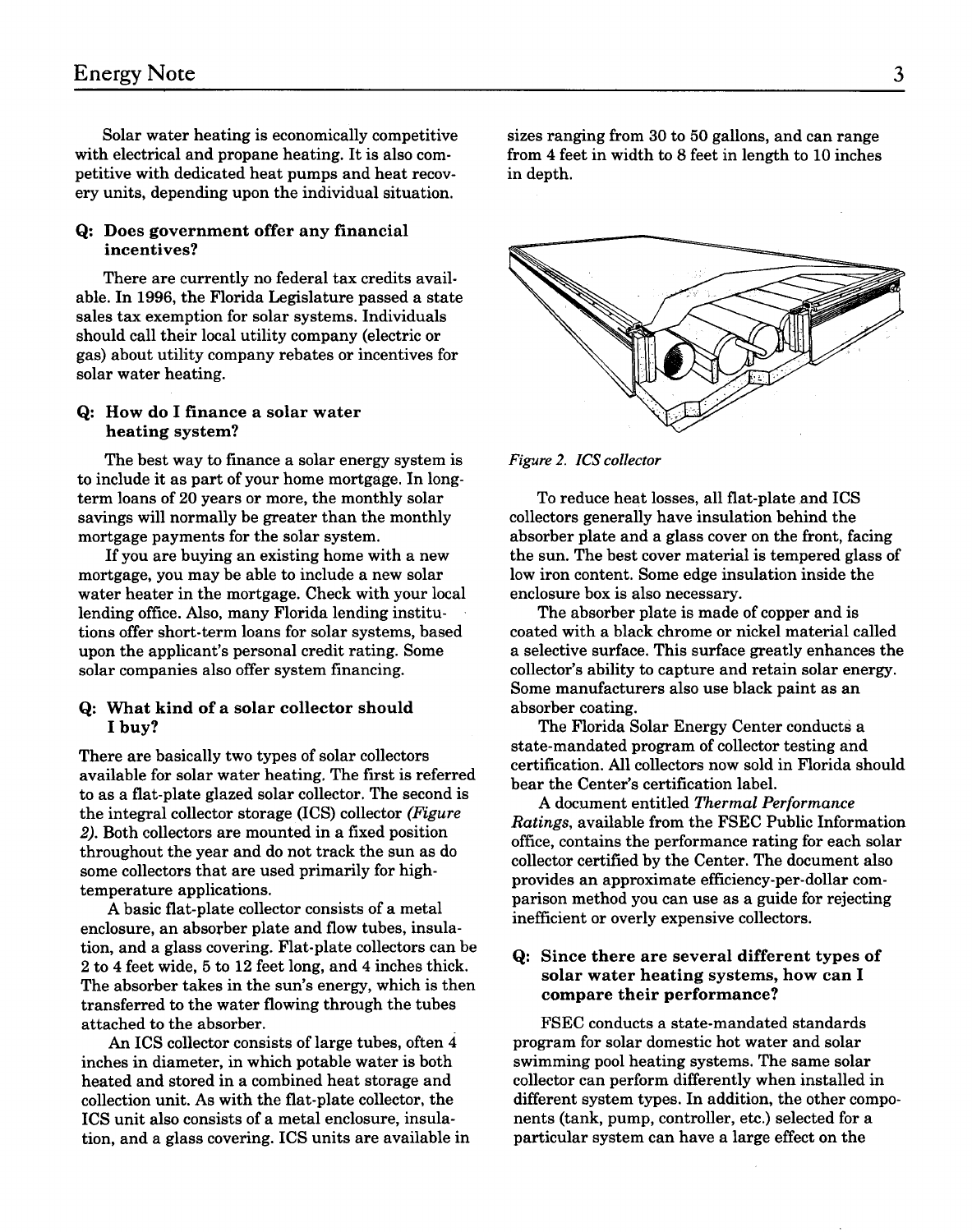overall performance of a solar system. To allow comparison of complete systems, the "Florida Energy Factor" was devised to rate the performance of all solar system types. This factor is similar to the rating given to electric and gas water heaters.

The higher the energy factor, the more a solar water heater will save. The FSEC Public Information Office can supply energy factors for Florida solar systems, as can your solar vendor.

#### Q: What is the proper orientation of the solar collector?

Collectors should be mounted on an unshaded area of a south-facing roof. They can face up to 45 degrees east or west of south without a significant decrease in performance.

For all shingle and tile roofs in Florida that generally have pitches greater than 3 in 12 (i.e., 14 degrees), collectors should be mounted parallel to the roof. Collectors mounted in this manner are more aesthetically pleasing. However, for flat or very lowsloping roofs, collectors should be tilted at an angle (to the horizontal) that is approximately equal in degrees to the local latitude. Florida latitudes range between 25 degrees (in the Florida Keys) to 31 degrees (northern border). Since the sun is lower on the horizon during the winter months, tilting the collector at an angle up to 15 degrees greater than latitude will increase winter performance, which is desirable in most cases.

#### Q: Where can I buy a solar system?

Firms installing solar water heaters are listed in the telephone book or advertised in local papers. A Florida Solar Industry Directory and additional consumer information may be ordered from FSEC's Public Information Office.

#### Q: How do I decide which solar water heating dealer to contact?

Compare price, efficiency, service options, dealer reputation and warranties. Ask the solar dealer for a list of previous customers, and talk to them. Ask the owners about performance. Does the system provide sufficient hot water? Was it affected by last winter's freeze? Inquire whether service has been necessary and if it was satisfactory. Ask about the warranty offered and read it carefully. A reputable dealer/ installer will normally repair or replace a system component that malfunctions in the first year if the problem is caused by faulty materials, workmanship or installation.

**The quality of installation can radically affect the**  reliable operation of a solar system. Installers should

be licensed to install solar water heating systems. Installers should have either a state Solar Contractor or a Residential Solar Water Heating Specialty license or possess a separate license such as plumbing or air conditioning, which authorizes them to install solar residential hot water systems. Some local governments also have established a special solar contractor license.

In addition, many solar installers in the state belong to the Florida Solar Industries Association and abide by its Code of Ethics. As with other trades, your local Better Business Bureau can reveal any service or installation complaints against a vendor.

#### Q: How do I protect my solar system from freezing weather?

Freeze protection is an absolute must for any solar system because a single freeze can destroy a collector. Even in Miami, collector tubes have frozen and burst during hard winter freezes.

In order to avoid problems, Florida Solar Energy Center standards require that all solar systems be designed and installed with two freeze protection methods. The strategies and any instructions for the homeowner should be posted on a label affixed to a prominent location on the solar system, (usually the storage tank). There are a number of options available to prevent freeze damage to solar systems.

In the south and central Florida areas, flush-type freeze prevention valves are being used. These valves open when the air temperature approaches freezing. Water pressure forces water from the storage tank through the collectors and out through the valve. The valve closes when the water leaving the valve reaches 50° F. This process prevents the water in the collector tubes from freezing and rupturing the tubes. Though water is purged from the system and lost, only a few gallons are needed to protect the collector from freezing.

Another method of freeze protection is achieved by water recirculation. When the temperature drops below 40° F, a collector freeze sensor activates the pump to circulate warm water through the collectors. A second level of protection in this system, in the event of power failures, is provided by drain valves that manually drain the collector. Manual protection alone may be adequate for conscientious homeowners in southern Florida areas where hard freezes are rare. It is best to review the manual draindown instructions provided on the freeze information label or call your installer prior to manually draining your system.

ICS systems incorporate thermal mass freeze protection. The large size of the tanks in the ICS units **require8 a much longer and more severe period of**  freeze temperatures before all the water in the tubes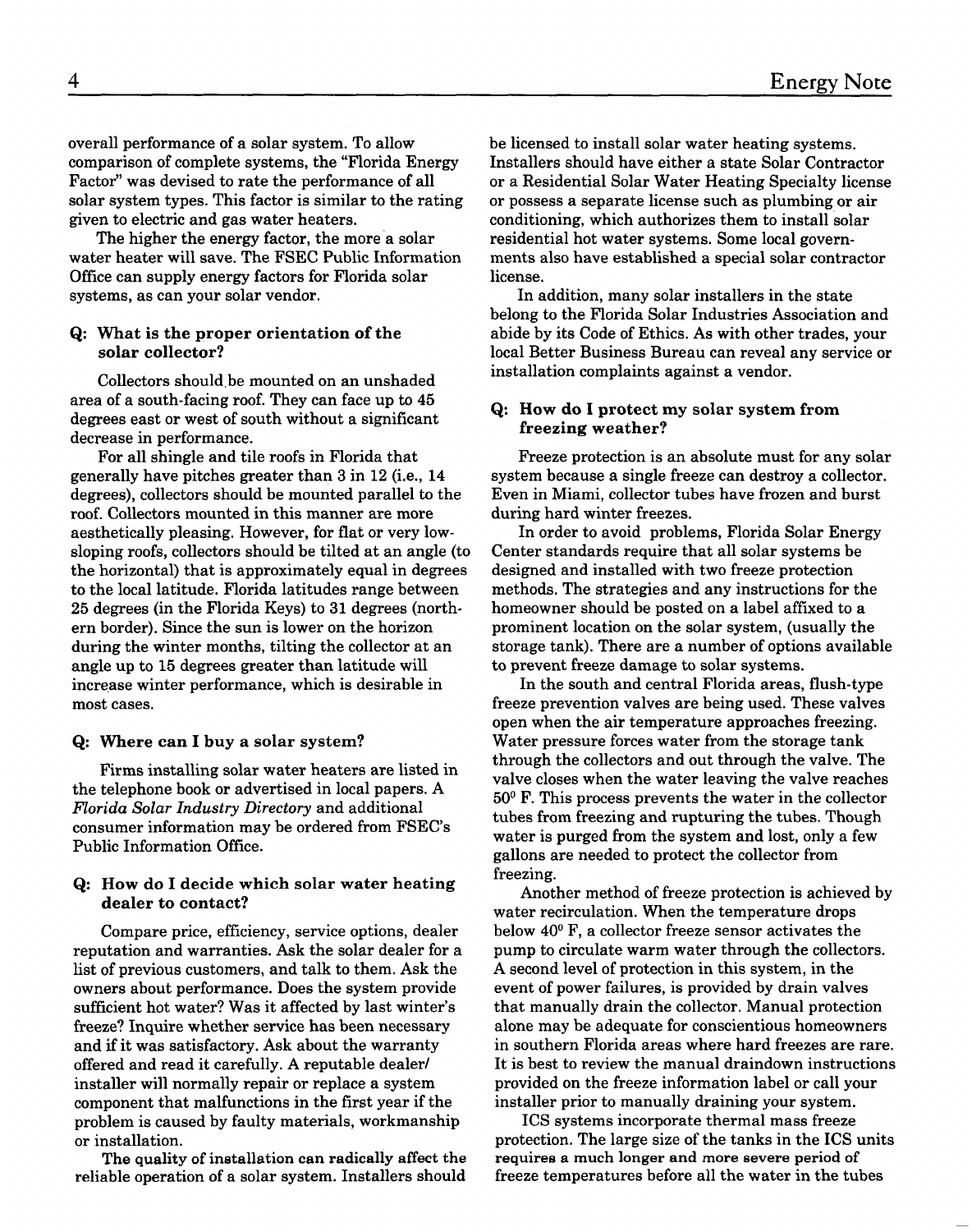freezes. Florida freezes are generally not severe **Q:** Are solar water heating systems reliable? enough to turn all the water in ICS tanks into ice. Nevertheless, piping on the roof and in attics must also be protected. ICS systems in central and north Florida also incorporate a freeze prevention valve as a secondary freeze protection mechanism.

In north Florida, an indirect system is often used (Figure 3). An antifreeze solution, similar to that used in automobiles, is circulated through the collector. A heat exchanger between the collector and storage tank transfers heat from the antifreeze to the potable water. Although this system is usually more expensive and less efficient than direct systems (in which the water used for bathing, etc., is the same water circulated through the collectors), it provides better automatic freeze protection in colder climates.

In some cases, thermosiphon systems also incorporate a heat exchanger in their design, which makes the thermosiphon design quite suitable for colder climates.

Two other types of freeze protection methods automatic drain-down and drain-back systems  $-$  are used extensively in the northern United States and are also suitable for north and central Florida. Draindown systems normally use electrically operated valves that automatically drain the water from the collector during freezing temperatures. In drain-back systems, the collector is automatically drained whenever the circulating pump stops. With careful design and installation, both drain-down and drain-back systems can be fail-safe and cost effective.



*Figure 3. Indirect pumped system using antifreeze solution* 

Properly designed and installed systems with glass-covered collectors should perform well for more than 20 years. Controllers, like other electronic devices, may require servicing during the life of the system, and the pump and hot water tank may have to be replaced after 10 years. Since conventional water heaters have the same expected lifetime, water tank replacement costs are not regarded as unique to solar energy systems.

Normal maintenance consists of checking pipe insulation, roof penetrations and collector mounting, pump operation and tank flushing. The latter is also recommended for conventional water heating systems, as is periodic replacement of the water heater sacrificial anode rod.

Many installation firms provide yearly maintenance check-ups of their solar systems similar to annual airconditioning system maintenance programs. These can be beneficial in extending the life of the system and ensuring optimum performance.

It is important to request that the installer put an indicator on your solar system showing that the system is working. It can be as simple as a small light that comes on when the system is operating.

#### **Q:** What other ways are there to save on water heating bills?

Besides simply using less hot water, and timing solar-heated water use to peak when the solar exposure is at its peak, the following strategies are suggested:

- Wash clothes in cold or warm rather than hot water.
- Wrap extra insulation around the tank and insulate a few feet of the hot water line near the tank.
- Install an automatic timer so that the heating element comes on only during certain hours of the day. This may be cost effective if hot water is needed only for a few hours per day.

Finally, in a one-tank solar system, it's a good idea to have the back-up element controlled by a timer or manual on/off switch to keep it from coming on during the day. This strategy allows the solar system to produce all the hot water without the back-up heater being activated.

Timers may become very attractive if peak-load pricing of electricity is introduced. In that event, electricity would be priced at a much lower rate